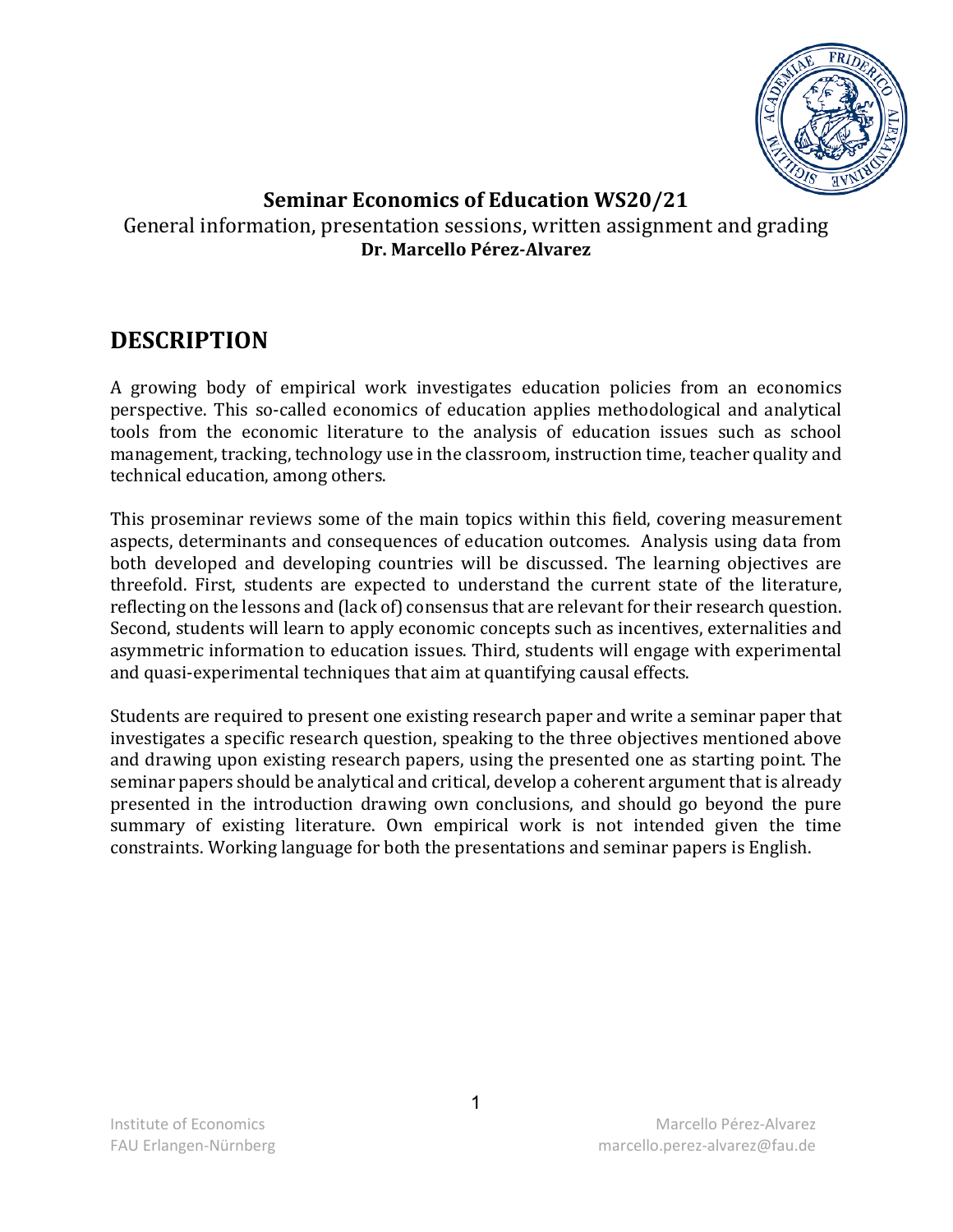# **ORGANIZATIONAL ISSUES**

#### **General information**

A registration via mein Campus from **August 10 until August 31, 2020** (and later via StudOn) is required. Attendance at the preliminary meeting and presentation sessions is mandatory.

#### **Preliminary meeting and presentations session**

The preliminary meeting will be held in room 5.054, Kochstr. 4 or online via a Zoom-Meeting (depending on covid development) on **November 2 from 17:00-18:00, 2020**. If necessary, the corresponding Zoom-link, as well as a password for access to the StudOn group will be shared via email to students registered for the seminar in mein Campus one week prior to the meeting. The topics (see list below) will be assigned during the preliminary meeting. Two students will be assigned to each of the 10 topics provided below. Thence, please make sure to define your preferences (at least three topics) before attending the preliminary meeting. Later, you will be required to make a presentation of the research paper assigned to you. The research papers for the presentations will be provided via StudOn.

The seminar (presentations session) will take place on the **4th (15:00-18:00) and 5th of December (9:00-18:00), 2020** in room 5.054, Kochstr. 4 or online via a Zoom-Meeting, depending on the covid development. Each presentation will last 20 minutes. After the presentation, the lecturer and the students will have 10 minutes to make questions to the presenter. Please note that all participants are expected to actively participate during the presentations of other students. Students are required to send their presentation slides to [marcello.perez-alvarez@fau.de](mailto:marcello.perez-alvarez@fau.de) on latest the **3rd (12:00) of December 2020**.

#### **Written assignment**

Each student is required to write a seminar paper independently. The deadline for handing in the seminar paper is on **19th of January, 2021**. Students are expected to write a seminar paper of 15 pages (A4, Times New Roman, 12pt, single line spacing, 2,5 cm margins at each side) that investigates a specific research question, speaking to the three objectives mentioned above and drawing upon existing research papers, using the presented one as starting point. The seminar papers should be analytical and critical, develop a coherent argument that is already presented in the introduction drawing own conclusions, and should go beyond the pure summary of existing literature. Own empirical work in the form of regression analysis is not intended given the time constraints. Students are expected to work independently on their particular research topic, engage with the academic literature and thereby strengthen their ability to critically read and assess applied work, showing an understanding of the lessons provided by the literature and of quasi-experimental techniques to estimate causal effects.

#### **Grading**

Presentation (33%), Written assignment (67%)